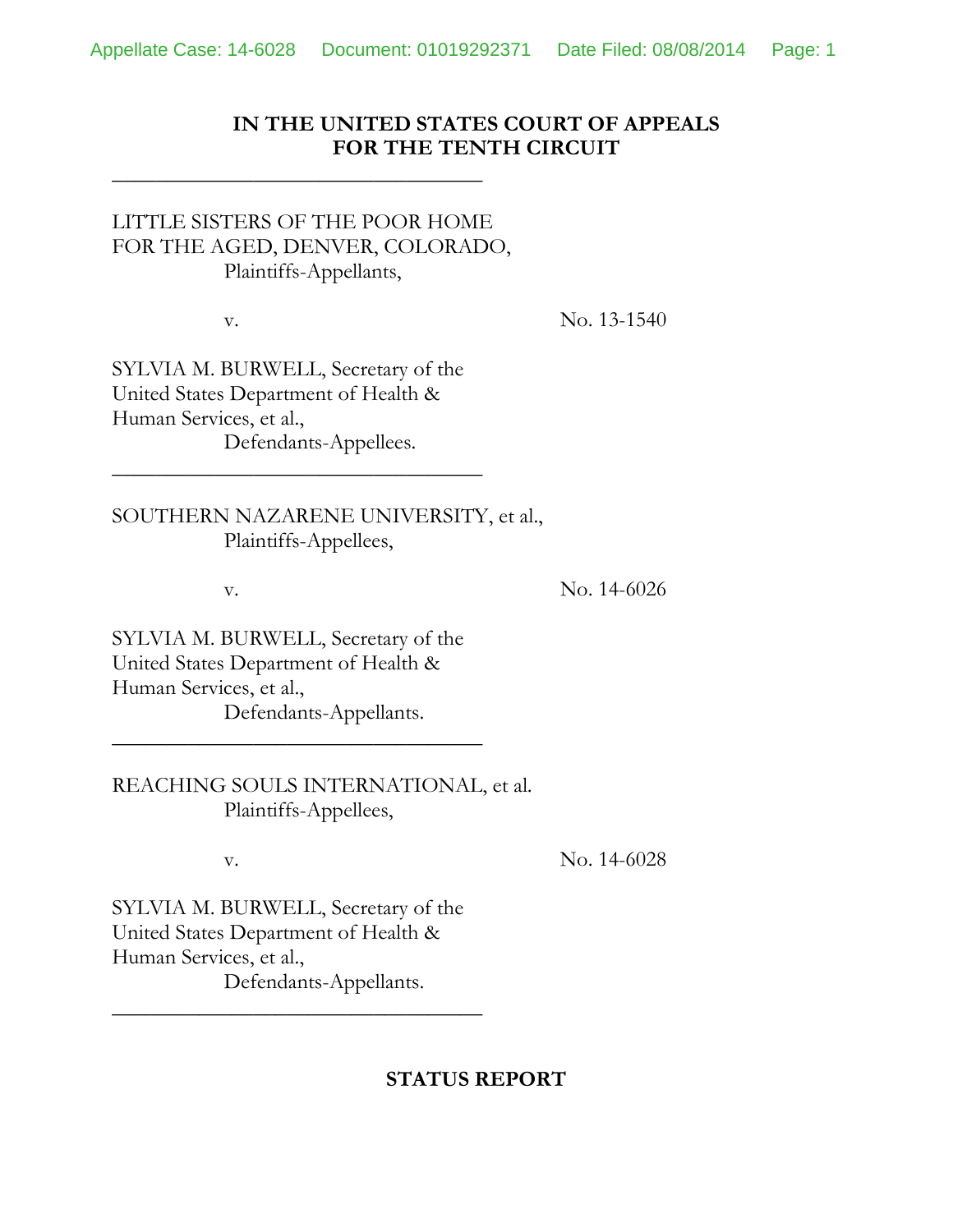By order dated August 1, 2014, the Court directed the government to file a written status report. The Court asked the government to address the timetable for promulgation of interim final rules that will augment the regulatory accommodation process at issue here; whether the cases should continue to be scheduled for oral argument; and to provide any further information that may be relevant to the Court.

As explained in the government's July 22 supplemental brief, the *Wheaton College* injunction does not reflect a final Supreme Court determination that RFRA requires the government to apply the accommodations in the manner described in the *Wheaton College* interim order. Nevertheless, the Departments responsible for implementing the accommodations have informed us that they have determined to augment the regulatory accommodation process in light of the *Wheaton College* injunction and that they plan to issue interim final rules. That process is proceeding according to schedule, and the Departments expect to issue these interim final rules on or before August 22.

Whether the case should remain on the Court's oral argument calendar depends on whether plaintiffs wish to pursue this litigation notwithstanding the augmented regulatory accommodations. We respectfully suggest that plaintiffs should inform the Court by September 2 whether they wish to maintain their suits, with leave to file briefs of no longer than 10 pages setting out their positions. If plaintiffs indicate that they intend to pursue their cases, we ask that the government be permitted to file a single responsive brief of no longer than 10 pages by September 12.

2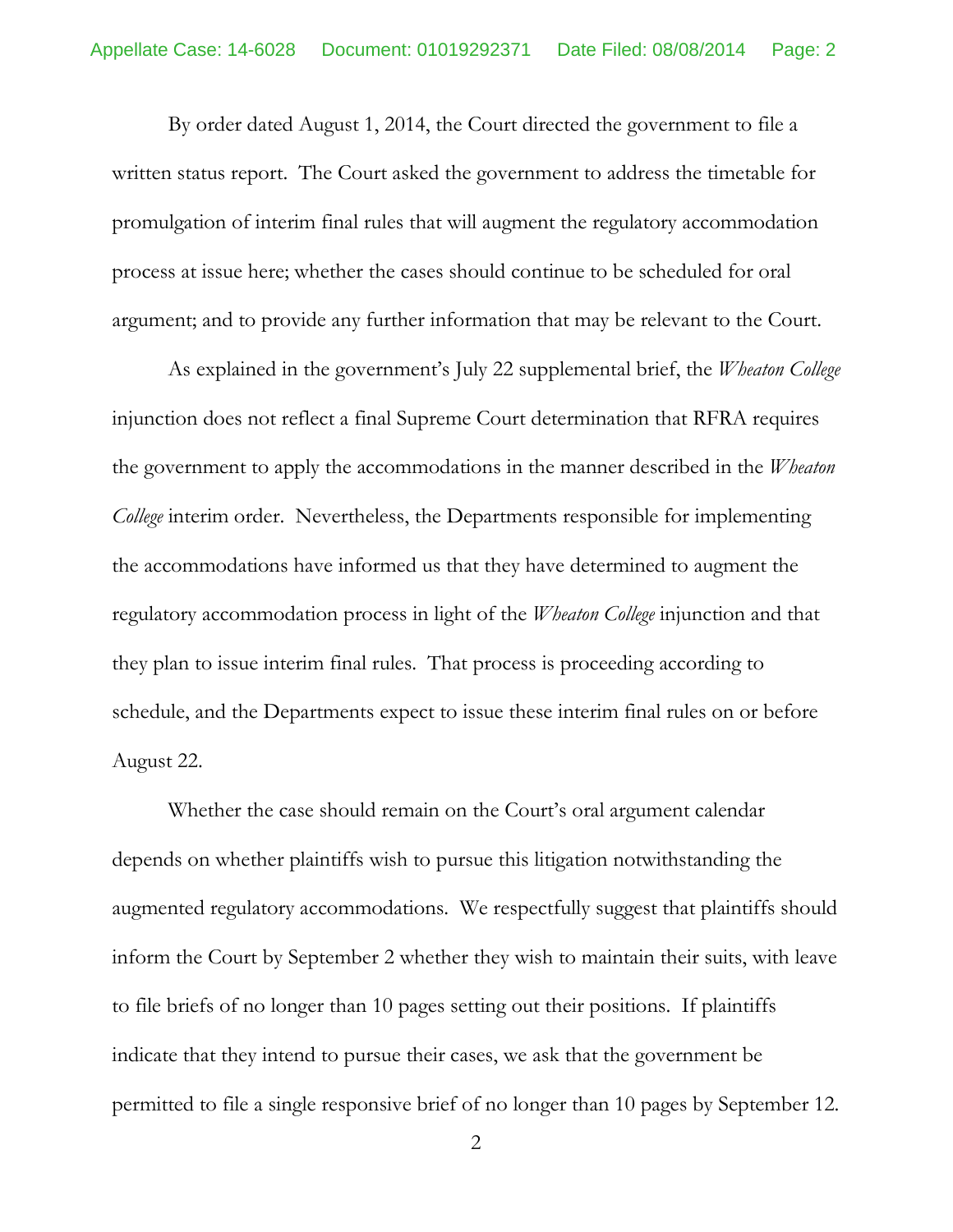Respectfully submitted,

MARK B. STERN (202) 514-5089 ALISA B. KLEIN (202) 514-1597 */s/ Adam C. Jed*  ADAM C. JED (202) 514-8280 adam.c.jed@usdoj.gov  *Attorneys, Appellate Staff Civil Division U.S. Department of Justice 950 Pennsylvania Ave., N.W., Room 7240 Washington, D.C. 20530*

AUGUST 2014